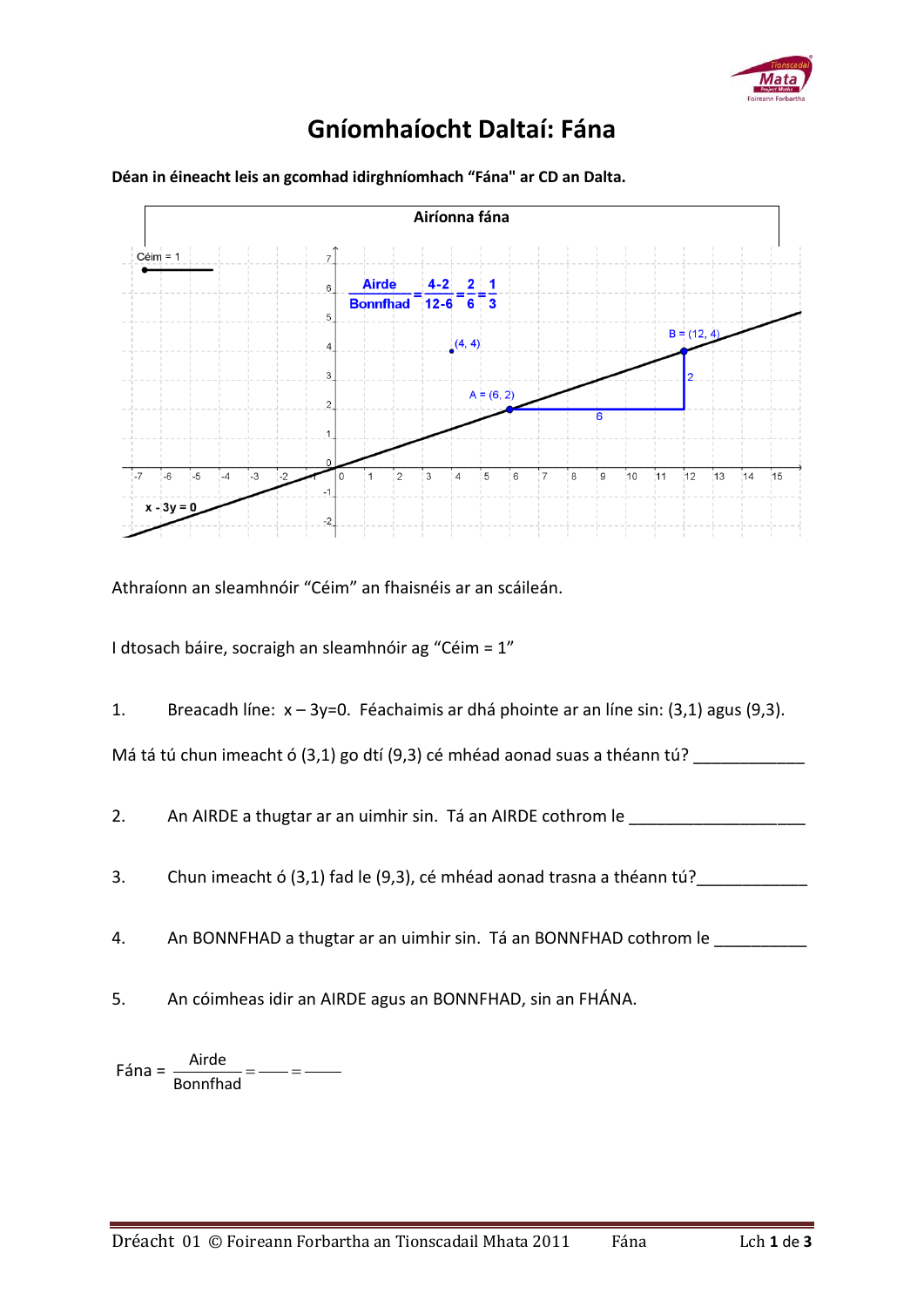

| 6. | Féach na pointí sin arís: cé na luachanna a chuireann tú i gcomparáid chun an AIRDE |
|----|-------------------------------------------------------------------------------------|
|    | a oibriú amach?                                                                     |

\_\_\_\_\_\_\_\_\_\_\_\_\_\_\_\_\_\_\_\_\_\_\_\_\_\_\_\_\_\_\_\_\_\_\_\_\_\_\_\_\_\_\_\_\_\_\_\_\_\_\_\_\_\_\_\_\_\_\_\_\_\_\_\_\_\_\_\_\_\_\_\_\_\_\_

\_\_\_\_\_\_\_\_\_\_\_\_\_\_\_\_\_\_\_\_\_\_\_\_\_\_\_\_\_\_\_\_\_\_\_\_\_\_\_\_\_\_\_\_\_\_\_\_\_\_\_\_\_\_\_\_\_\_\_\_\_\_\_\_\_\_\_\_\_\_\_\_\_\_\_

7. Féach na pointí arís: cé na luachanna a chuireann tú i gcomparáid chun an BONNFHAD a oibriú amach? \_\_\_\_\_\_\_\_\_\_\_\_\_\_\_\_\_\_\_\_\_\_\_\_\_\_\_\_\_\_\_\_\_\_\_\_\_\_\_\_\_\_\_\_\_\_\_\_\_\_\_

8. Sleamhnaigh "Céim" fad le 2.

Sleamhnaigh an dá phonc ghorma anonn thar dhá phonc dhubha. Déan nóta den fhána, agus triail an cleas céanna ar dhá phonc dhubha eile. Céard a thugann tú faoi deara faoin bhfána idir aon dá phointe ar an líne?

\_\_\_\_\_\_\_\_\_\_\_\_\_\_\_\_\_\_\_\_\_\_\_\_\_\_\_\_\_\_\_\_\_\_\_\_\_\_\_\_\_\_\_\_\_\_\_\_\_\_\_\_\_\_\_\_\_\_\_\_\_\_\_\_\_\_\_\_\_\_\_\_\_\_\_

\_\_\_\_\_\_\_\_\_\_\_\_\_\_\_\_\_\_\_\_\_\_\_\_\_\_\_\_\_\_\_\_\_\_\_\_\_\_\_\_\_\_\_\_\_\_\_\_\_\_\_\_\_\_\_\_\_\_\_\_\_\_\_\_\_\_\_\_\_\_\_\_\_\_\_

9. Sleamhnaigh "Céim" fad le 3. Tarraing na poncanna dearga agus déan línte nua a chlaonann in airde ó chlé go deas. Céard is féidir a rá faoi fhána na línte sin uile?

\_\_\_\_\_\_\_\_\_\_\_\_\_\_\_\_\_\_\_\_\_\_\_\_\_\_\_\_\_\_\_\_\_\_\_\_\_\_\_\_\_\_\_\_\_\_\_\_\_\_\_\_\_\_\_\_\_\_\_\_\_\_\_\_\_\_\_\_\_\_\_\_\_\_\_

\_\_\_\_\_\_\_\_\_\_\_\_\_\_\_\_\_\_\_\_\_\_\_\_\_\_\_\_\_\_\_\_\_\_\_\_\_\_\_\_\_\_\_\_\_\_\_\_\_\_\_\_\_\_\_\_\_\_\_\_\_\_\_\_\_\_\_\_\_\_\_\_\_\_\_

10. Tarraing na poncanna aris agus déan línte a chlaonann síos ó chlé go deas. Céard a thugann tú faoi deara faoi fhána na línte sin uile?

\_\_\_\_\_\_\_\_\_\_\_\_\_\_\_\_\_\_\_\_\_\_\_\_\_\_\_\_\_\_\_\_\_\_\_\_\_\_\_\_\_\_\_\_\_\_\_\_\_\_\_\_\_\_\_\_\_\_\_\_\_\_\_\_\_\_\_\_\_\_\_\_\_\_\_

\_\_\_\_\_\_\_\_\_\_\_\_\_\_\_\_\_\_\_\_\_\_\_\_\_\_\_\_\_\_\_\_\_\_\_\_\_\_\_\_\_\_\_\_\_\_\_\_\_\_\_\_\_\_\_\_\_\_\_\_\_\_\_\_\_\_\_\_\_\_\_\_\_\_\_